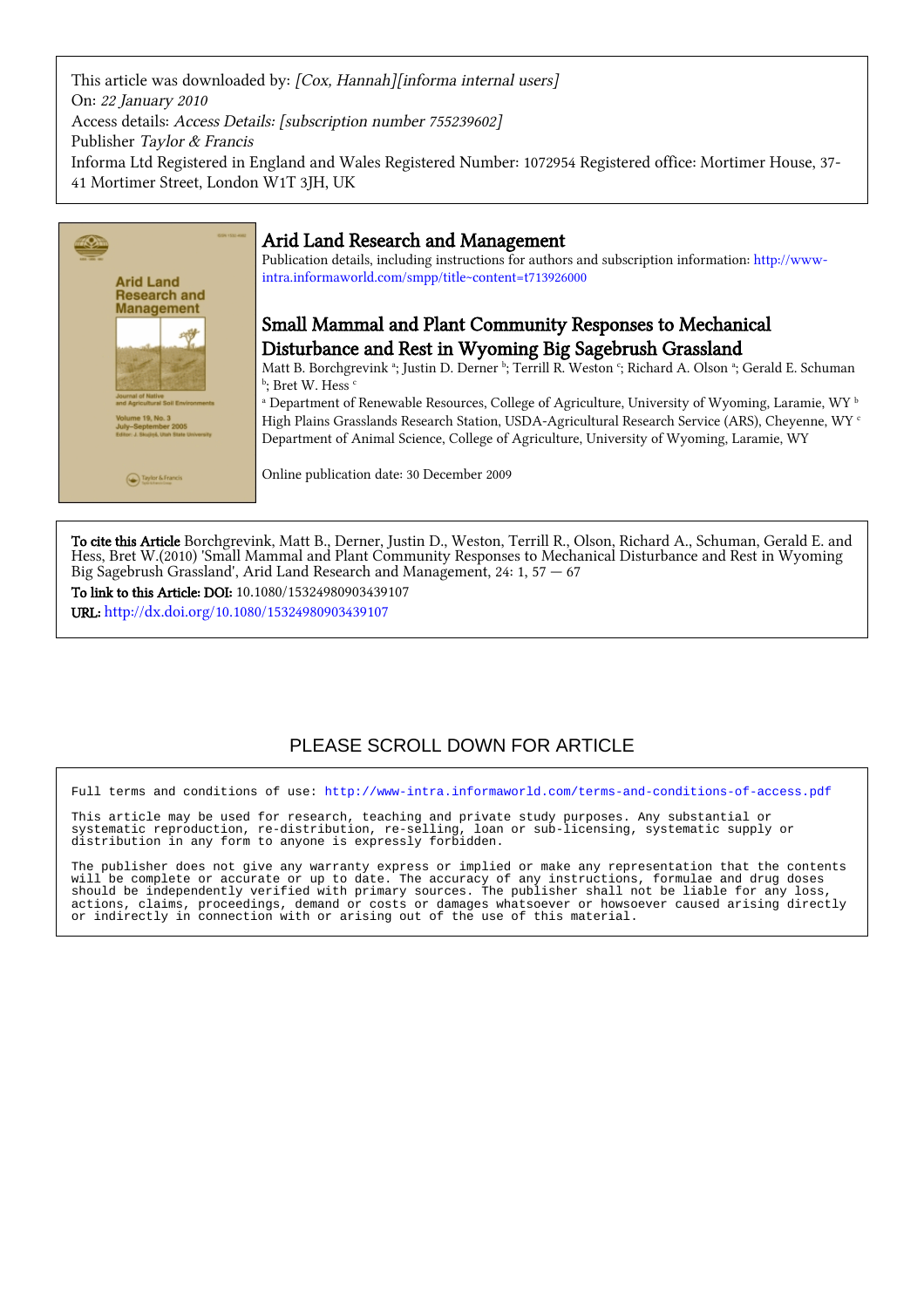

# **Small Mammal and Plant Community Responses to Mechanical Disturbance and Rest in Wyoming Big Sagebrush Grassland**

Matt B. Borchgrevink<sup>1</sup>, Justin D. Derner<sup>2</sup>, Terrill R. Weston<sup>3</sup>, Richard A. Olson<sup>1</sup>, Gerald E. Schuman<sup>2</sup>, and Bret W. Hess<sup>3</sup>

1Department of Renewable Resources, College of Agriculture, University of Wyoming, Laramie, WY 2High Plains Grasslands Research Station, USDA-Agricultural Research Service (ARS), Cheyenne, WY <sup>3</sup>Department of Animal Science, College of Agriculture, University of Wyoming, Laramie, WY

*Our aim in this study was to evaluate short-term (2 years) responses of several attributes of small mammal populations (species richness, abundance, diversity, and similarity) and plant community dynamics (species richness, canopy cover, above-ground biomass production, and diversity) to the mechanical disturbance associated with interseeding. Small mammal live trapping and vegetation sampling were conducted in 2004 and 2005 on replicated 1 ha study plots in a native Wyoming big sagebrush (*Artemisia tridentata *Nutt ssp.* wyomingensis *Beetle & Young)-grassland that were: 1) mechanically disturbed in April 2003 and rested from grazing during the study (mechanical); 2) rested from grazing (rested); and 3) moderately grazed by cattle (grazed). Deer mice (*Peromyscus maniculatus*), northern grasshopper mouse (*Onychomys leucogaster*), and sagebrush vole (*Lemmiscus curtatus*) were the primary small mammal species captured during 7776 trap nights in 2004 and 2005. Small mammal diversity was greater for the mechanical*  $(H' = 1.22)$  *than the rested*  $(H' = 0.85)$  *treatment with the grazed treatment intermediate. Plant community variables of species richness, diversity, similarity, and above-ground biomass production did not differ among treatments. Canopy cover of the dominant species, Wyoming big sagebrush, was reduced 20–* 34% by the mechanical disturbance  $(6.9\% \pm 1.0)$  compared to rested  $(8.6\% \pm 0.6)$ *and grazed (*10-4% ± 1-0*) plots. The mechanical disturbance affected approximately 10.5% of the ground surface area but this had little impact on short-term small mammal or plant community dynamics in this rangeland ecosystem.*

**Keywords** deer mice, northern grasshopper mouse, sagebrush vole, species diversity, species richness

Received 4 May 2009; accepted 7 August 2009.

The authors would like to thank Venerand Nayigihugu for assistance with sample collection and analysis and David Legg for statistical guidance. Funding for this project was provided by the University of Wyoming Agricultural Experiment Station, with additional support from the U. S. Department of Agriculture (USDA)-Agricultural Research Service (ARS) High Plains Grasslands Research Station.

Address correspondence to Justin D. Derner, USDA, ARS, High Plains Grasslands Research Station, 8408 Hildreth Road, Cheyenne, WY 82009. E-mail: Justin.Derner@ ars.usda.gov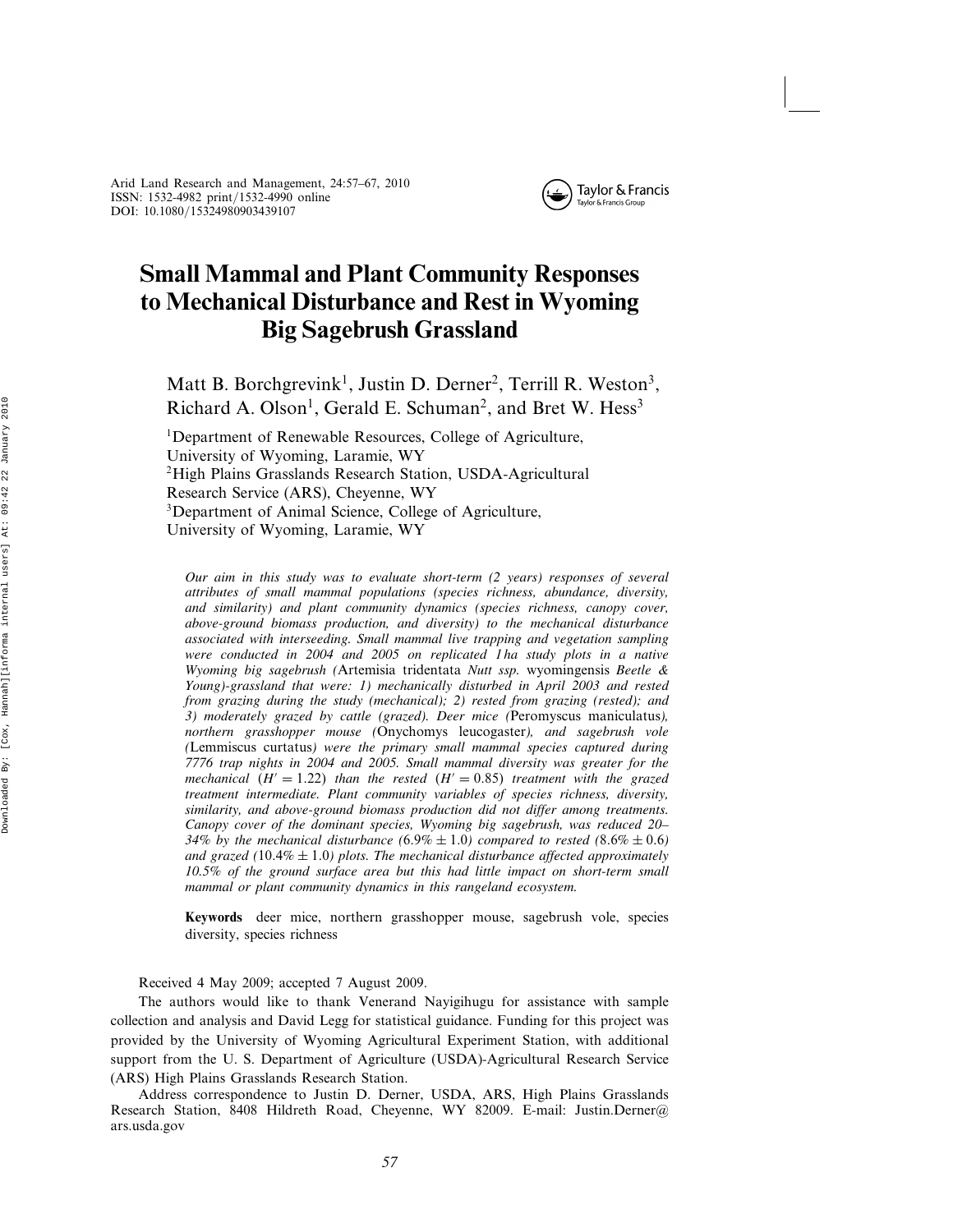## **Introduction**

Compared to large wildlife species, small mammals are particularly sensitive to habitat alterations (Lovell, Choate, and Bissell, 1985; Zou, Flinders, Black, and Whisenant, 1989; Olson, Hansen, Whitson, and Johnson, 1994). Small mammal species richness, abundance, and diversity are strongly correlated with vegetation structure and complexity (Germano and Lawhead, 1986; Kerley, 1992). Predictable fluctuations in small mammal attributes (species richness, abundance, diversity) occur as vegetation composition and production change with disturbances (Rosenzweig and Winakur, 1969; Tomoff, 1974; Yahner, 1983; Germano and Lawhead, 1986; Koehler and Anderson, 1991; Els and Kerley, 1996; Johnson, Olson, and Whitson, 1996; Olson and Whitson, 1996). Therefore, small mammals are important temporal indicators of disturbance and wildlife habitat value (Olson and Brewer, 2003).

Despite this, utilizing small mammals for monitoring responses to experimental treatments in rangeland ecosystems is infrequently used. For example, mechanical reseeding or interseeding practices implemented on rangelands often involve soil disturbance that may alter habitat structure, and subsequently influence small mammal foraging efficiency, thermoregulation, predation, and movement (Zou et al., 1989). However, monitoring small mammal responses to mechanical disturbances such as those associated with reseeding or interseeding have received little attention.

Reseeding efforts in Wyoming big sagebrush- (*Artemisia tridentata* Nutt ssp. *wyomingensis* Beetle & Young) dominated rangelands often involve complete removal of all vegetation prior to reseeding (McArthur, Monsen, and Welch, 1987). In contrast, minimal mechanical disturbance associated with interseeding permits seeded species to compete with existing vegetation for soil nutrients and water (McArthur et al., 1987), while preserving existing plant species diversity and composition which are important for maintaining ecosystem function and health (Schulze and Mooney, 1994). Here, we evaluated short-term (2 years) responses of small mammal species richness, abundance, diversity, and similarity, and plant species richness, canopy cover, above-ground biomass production, and diversity to mechanical disturbance associated with interseeding in Wyoming big sagebrush grassland.

# **Materials and Methods**

#### *Study Area*

Study plots were established on the McGuire ranch 40 km northeast of Laramie, Albany County, Wyoming (lat 41°24′0″N, long 105°18′0″W), at an elevation of 2200 m near the western foothills of the Laramie Mountain Range. Mean annual precipitation, collected approximately 30 km southeast of the McGuire ranch, is 27 cm (1948–2007), with a mean annual maximum temperature of  $12.6^{\circ}$ C, mean annual minimum temperature of −2.7°C, and a frost-free period of 93 days (WRCC, 2008).

Soils are sandy loams with a complex including low relief mounds of the Rock River series (fine-loamy, mixed, super active, frigid Ustic Calciargids) and intermounds represented by the Alcova series (fine-loamy, mixed, super active, frigid Ustic Haplargids) having an A horizon approximately 10–15 cm in depth (Reckner, 1998). Elevation differences between mounds and intermounds is typically <0-25 m.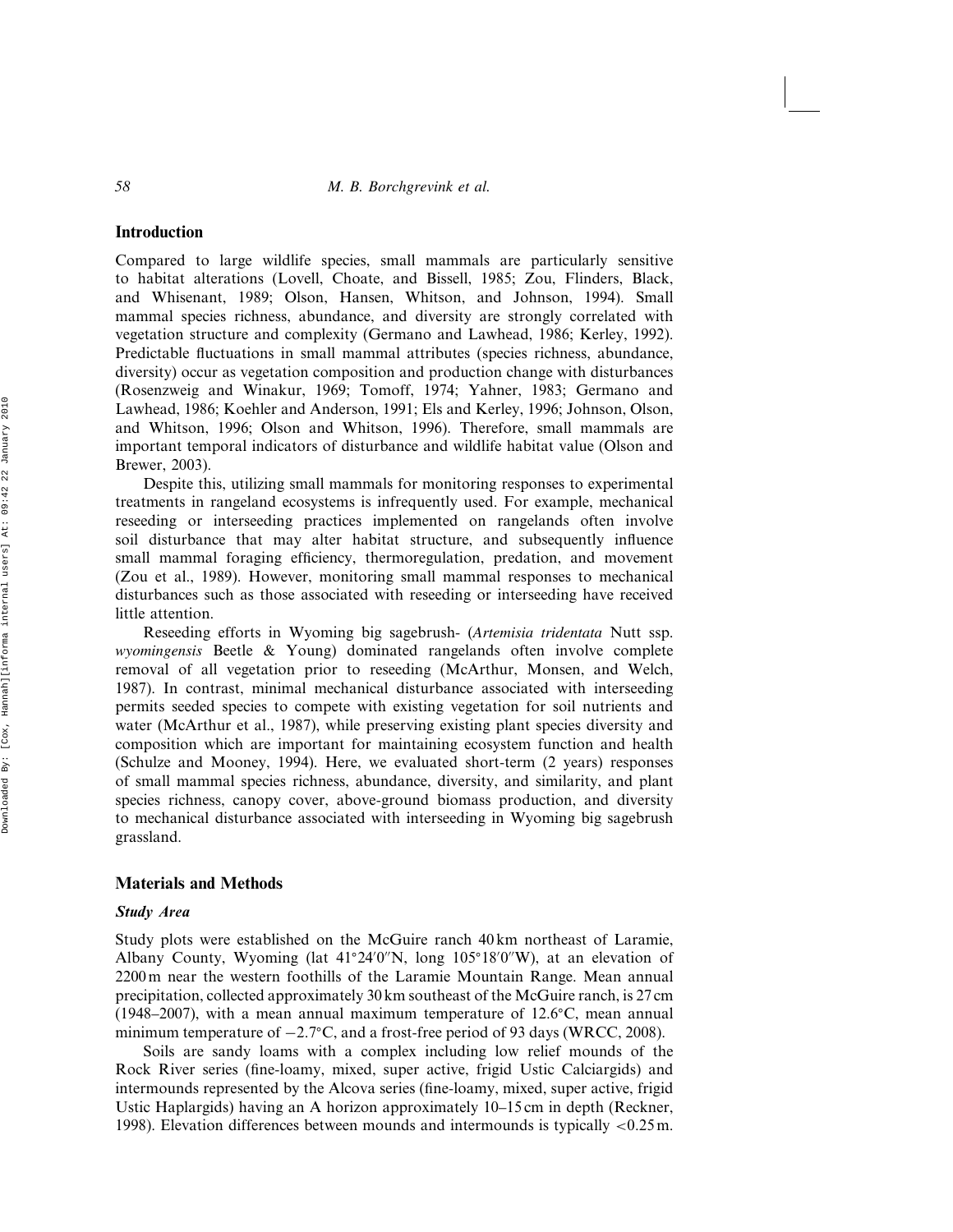These soils are moderately suited for mechanical range renovation and range seeding; however, limitations include susceptibility to wind erosion, soil phosphorus levels, and low annual precipitation.

Vegetation is mainly shrub and grass species including Wyoming big sagebrush, rubber rabbitbrush [*Ericameria nauseosa* (Pall. ex Pursh) G.L. Nesom & Baird], Sandberg bluegrass (*Poa secunda* J. Presl), western wheatgrass [*Pascopyrum smithii* (Rydb.) A. Löve], and prairie junegrass [*Koeleria macrantha* (Ledeb.) Schult]. The primary forb species is spiny phlox (*Phlox hoodii* Richardson) (nomenclature follows Dorn (2001)). This area is used primarily for livestock grazing and wildlife habitat, largely pronghorn antelope (*Antilocapra americana*). Information pertaining to the small mammal community is lacking. For the past 12 years, the 1800 ha pasture was grazed by 250 cow-calf pairs from June to mid-October resulting in a stocking rate of 0.8 animal unit months/ha, the recommended rate by the United States Department of Agriculture (USDA) Natural Resources Conservation Service for this site.

## *Experimental Design*

Three treatments were randomly assigned to 1 ha ( $100 \times 100$  m) plots within each of three blocks resulting in a total of nine plots with 10 m buffer strips between plots. Treatments included: 1) mechanical disturbance associated with interseeding in spring 2003 and rested from grazing throughout the duration of this study (mechanical); 2) rested from grazing (rested); and 3) moderately grazed by cattle season-long (June to mid-October, grazed). Vegetation composition, soil type, elevation, slope, and aspect did not differ among the plots. Mechanical disturbance was imposed on 23 April 2003 using a Truax rangeland drill (Traux Company, Inc. New Hope, MN) modified with two chisel plow V-sweeps spaced 142 cm apart. These V-sweeps had double-disk openers with a 2.5-cm depth band, which cleared strips of native sod 15 cm wide and 5 cm deep. The legume yellow-flowered alfalfa [*Medicago sativa* L. ssp. *falcata* (L.) Arcangeli] was interseeded. Woven wire fence and two strands of barbed wire were constructed prior to grazing in 2003 around the mechanical and rested plots to exclude large herbivores. To mitigate possible immediate effects of the mechanical disturbance on small mammal populations, both the small mammal and vegetation sampling ensued 1 year later.

Small mammals were sampled with live traps using trapping web configurations (Anderson, Burnham, and Laake, 1983; Buckland, Anderson, Burnham, and Laake, 1993). Trapping webs, placed in the center of each plot, employed 12 equal length trap lines radiating from the center at equal angles (Anderson et al., 1983). On each trap line, nine Sherman live traps were located at 4.5 m intervals starting 2.25 m from the center of the web. The area of each web was approximately 0.47 ha. A total of 108 traps were used in each trapping web. We realize this sampling area is relatively small (Parmenter et al., 2003), but it does represent approximately 50% of the treatment area and encompasses the maximum home range area (0.45 ha) of deer mice (*Peromyscus maniculatus* Wagner; Clark and Stromberg, 1987). Live trapping was conducted over four consecutive nights during three trapping periods (weeks) from 24 June through 19 July in 2004 and 2005. A short small mammal trapping period in midsummer was chosen to coincide with peak vegetation production and sampling to effectively evaluate both plant and small mammal community interactions. We realize the limitations of assessing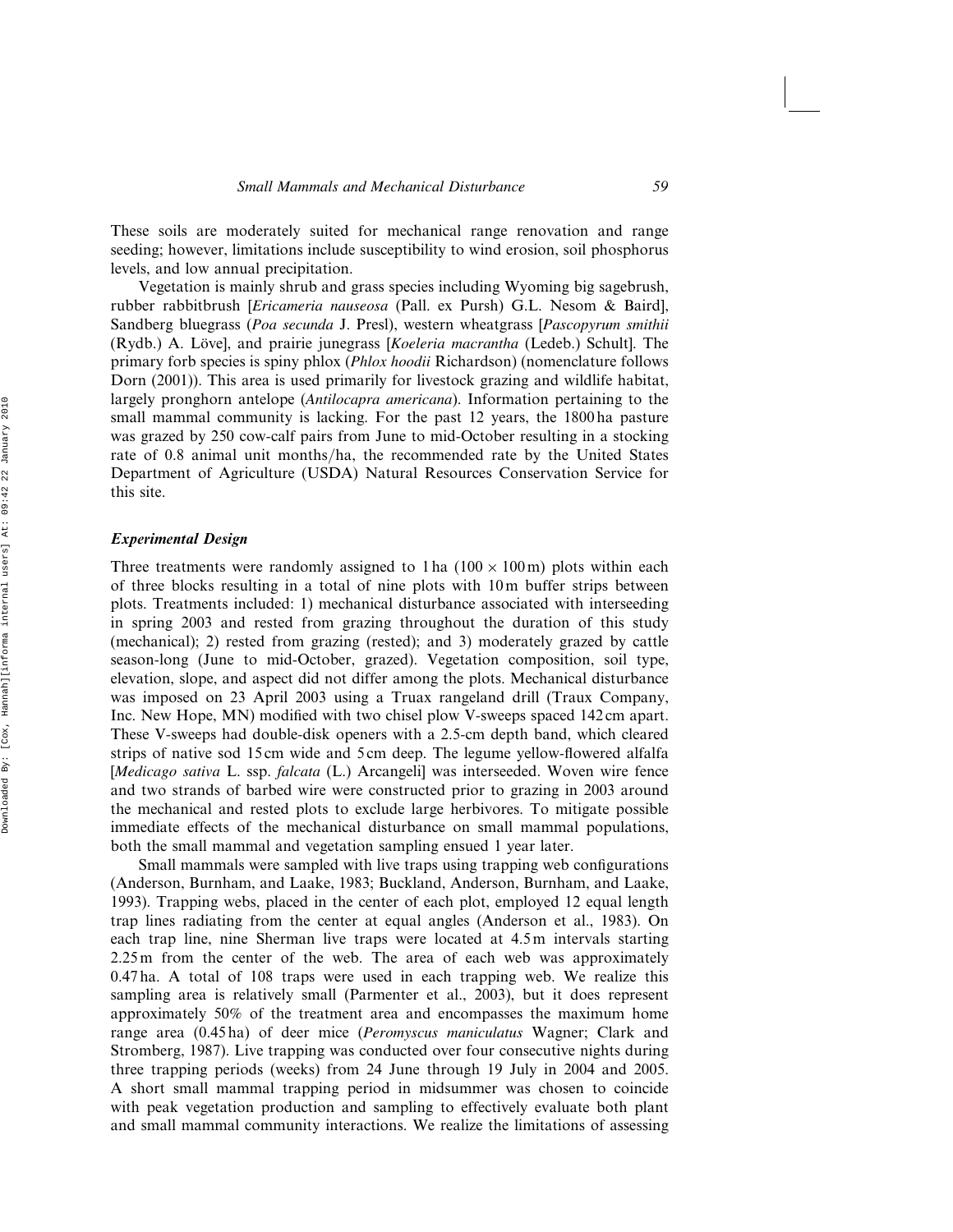long-term small mammal population dynamics, changes in sex and age ratios, and fluctuating densities of various small mammal species with this sampling strategy. Captured small mammals were identified by species, sexed, weighed, and the tail and hind foot measured before toes were uniquely marked with fingernail polish. Inadequate numbers of individuals for each species prohibited population density estimates. Relative species abundance was calculated by summing total individuals of one species (abundance) divided by total individuals for all species for each treatment replication. Species richness was the average number of species trapped for each replicated treatment plot. Small mammal species diversity was calculated using the Shannon–Wiener diversity index (Krebs, 1999) for each treatment from species relative abundance data.

Vegetation sampling was conducted from 24 June to 19 July in 2004 and 2005, coinciding with the small mammal sampling. One block was randomly sampled each week. Three permanently marked 80-m line transects were randomly located in each plot with 10  $0.25 \,\mathrm{m}^2$  circular quadrats located at equidistant intervals on the north side of each transect in 2004 and the south side in 2005. Using a modified Daubenmire (1959) approach, percent canopy cover was estimated within each quadrat for all plant species, litter, and bare ground, and averaged by transect. Current year plant growth was clipped at ground level within each quadrat, pooled by species for each transect, oven dried at 60°C for 48 hours, and weighed. Plant species above-ground biomass and frequency were determined by calculating mean values across transects within each treatment. Importance values (Curtis and McIntosh, 1951) were calculated for each species by summing mean relative cover, biomass production, and frequency. A Shannon-Wiener diversity index (Krebs, 1999) was calculated from relative importance values to assess proportional equivalence of plant species and heterogeneity in the community.

#### *Statistical Analyses*

Small mammal and vegetation data were analyzed as a split-plot in time arrangement of a randomized complete block design using analysis of variance (ANOVA). Years were considered to be fixed effects and blocks to be random terms in the model. Statistical calculations were facilitated using the PROC MIXED procedure of the Statistical Analysis System (SAS Institute, 2003). An alpha level of 0.05 was used in all comparisons to determine significance. When a significant treatment  $\times$  year interaction occurred, a one-way ANOVA was conducted by year to determine treatment differences. When the main effect of treatment was significant but no treatment  $\times$  year interaction occurred, then values for each treatment were pooled across sampled years for mean separation. Similarly, when the main effect of year was significant and no treatment  $\times$  year interaction occurred, then values for each year were pooled across treatments for mean comparison. Means were separated using Fisher's protected Least Significant Difference (LSD) (Hoshmand, 1994).

#### **Results**

#### *Vegetation Dynamics*

Total vegetation and shrub cover did not differ among treatments (Table 1). Wyoming big sagebrush cover across years was significantly less  $(F_{2,4} = 7.30,$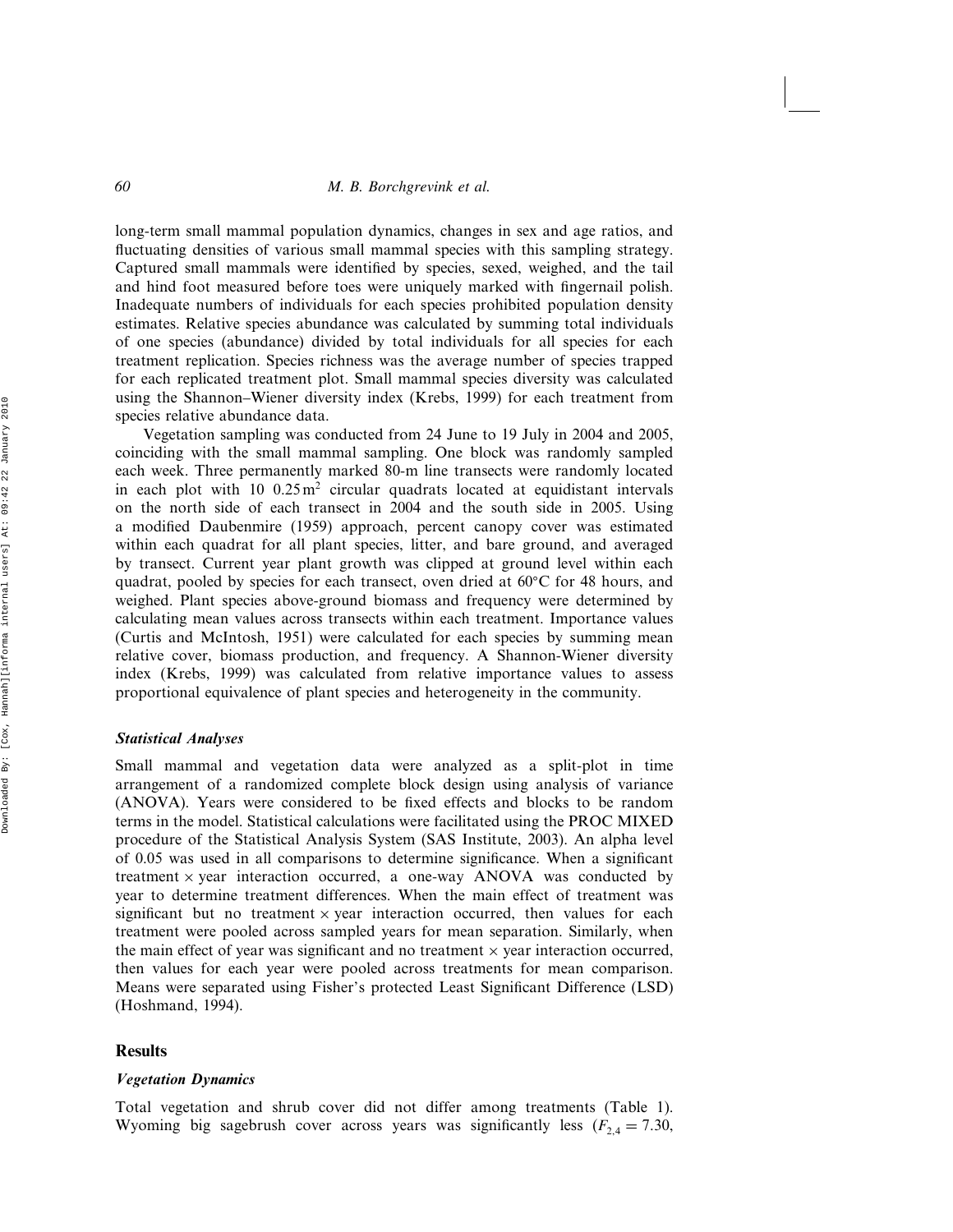$P = 0.05$ ) on the mechanically disturbed plots  $(6.9\% \pm 1.0)$  than the rested  $(8.6\% \pm 0.6)$  and grazed  $(10.4\% \pm 1.0)$  plots. There was a significant year  $\times$ treatment interaction for litter cover ( $F_{2,4} = 9.95$ ,  $P = 0.03$ ) and nearly significant interaction for grass cover  $(F_{2,4} = 5.81, P = 0.07)$ . Mechanically disturbed and rested plots did not differ for grass cover in 2004, but was lower for rested plots in 2005 (Table 1). Litter cover did not differ among treatments in 2004. However, in 2005, litter cover was lower on mechanically disturbed  $(17.5\% \pm 1.9)$  than rested  $(20.8\% \pm 3.3)$  and grazed plots  $(22.3\% \pm 2.2)$ .

There were no differences in grass, forb, shrub, or total biomass among treatments within or across years (Table 1). Grass production did differ between years with biomass 72% higher in 2005 than 2004 across treatments, and total forage production was 47% higher in 2005 (Table 1), reflecting wet June conditions in 2005 which enhanced the production of C3 perennial grasses (Figure 1, Derner, Hess, Olson, and Schuman, 2008). Although annual precipitation was similar in 2004 (18.4 cm) and 2005 (19.4 cm), precipitation in 2004 occurred later in the growing season (July–September).

A total of 30 plant species were identified across treatments and years. Plant species richness did not differ among treatments within or across years (Table 1). However, species richness across treatments was greater  $(F_{1,2} = 150.91, P = 0.01)$ in 2005  $(16.6 \pm 0.4)$  than 2004  $(13.0 \pm 0.5)$ , primarily due to increased forb species in 2005  $(F_{1,2} = 634.25, P = 0.002)$  (Table 1). Plant species diversity did not differ among treatments within or across years (Table 1). However, when values were pooled across treatments by year, plant diversity was higher in 2005 ( $H' = 3.36$ ) than 2004 ( $H' = 3.09$ ) ( $F_{1,2} = 130.35$ ,  $P = 0.01$ ). Increased diversity was attributable to higher forb species richness in 2005.

#### *Small Mammal Dynamics*

A total of 241 individuals representing seven species were captured during 7776 trap nights (trap night  $=$  one trap set) in 2004 and 2005. Substantially more small mammals were captured across treatments in 2004 (192) compared to 2005 (39) (Table 2). Common species were the deer mouse  $(n = 147)$ , northern grasshopper mouse (*Onychomys leucogaster*, n = 27), and sagebrush vole (*Lemmiscus curtatus*, n = 27). Less common species included the Wyoming ground squirrel (*Spermophilus elegans*), 13-lined ground squirrel (*Spermophilus tridecemlineatus*), northern pocket gopher (*Thomomys talpoides*), and long-tailed vole (*Microtus longicaudus*). Small mammal species richness did not differ  $(P = 0.13)$  between treatments in either year, but richness was higher across treatments in 2004 than in 2005.

When deer mice captures were pooled across treatments by year, mean abundance was 8-fold greater in 2004 (44.3) than in 2005 (5.3)  $(F_{1,2} = 20.46,$  $P = 0.05$ ) (Table 2). Deer mice were the most abundant species captured on all treatment plots in 2004, but only in the grazed treatment in 2005. In both years, deer mice were more abundant in the disturbed treatments (mechanical and grazed) compared to the rested treatment. Northern grasshopper mice were the second most abundant species on all treatments in 2004, but not in 2005. Sagebrush voles were the most abundant species in the rested treatment in 2005, and equally abundant to deer mice in the mechanically disturbed treatment (Table 1). Across years, small mammal diversity trended higher in the mechanically disturbed treatment  $(H' = 1.22)$ , compared to the rested,  $(H' = 0.85)$   $(F_{2,4} = 4.38, P = 0.09)$ , but the grazed treatment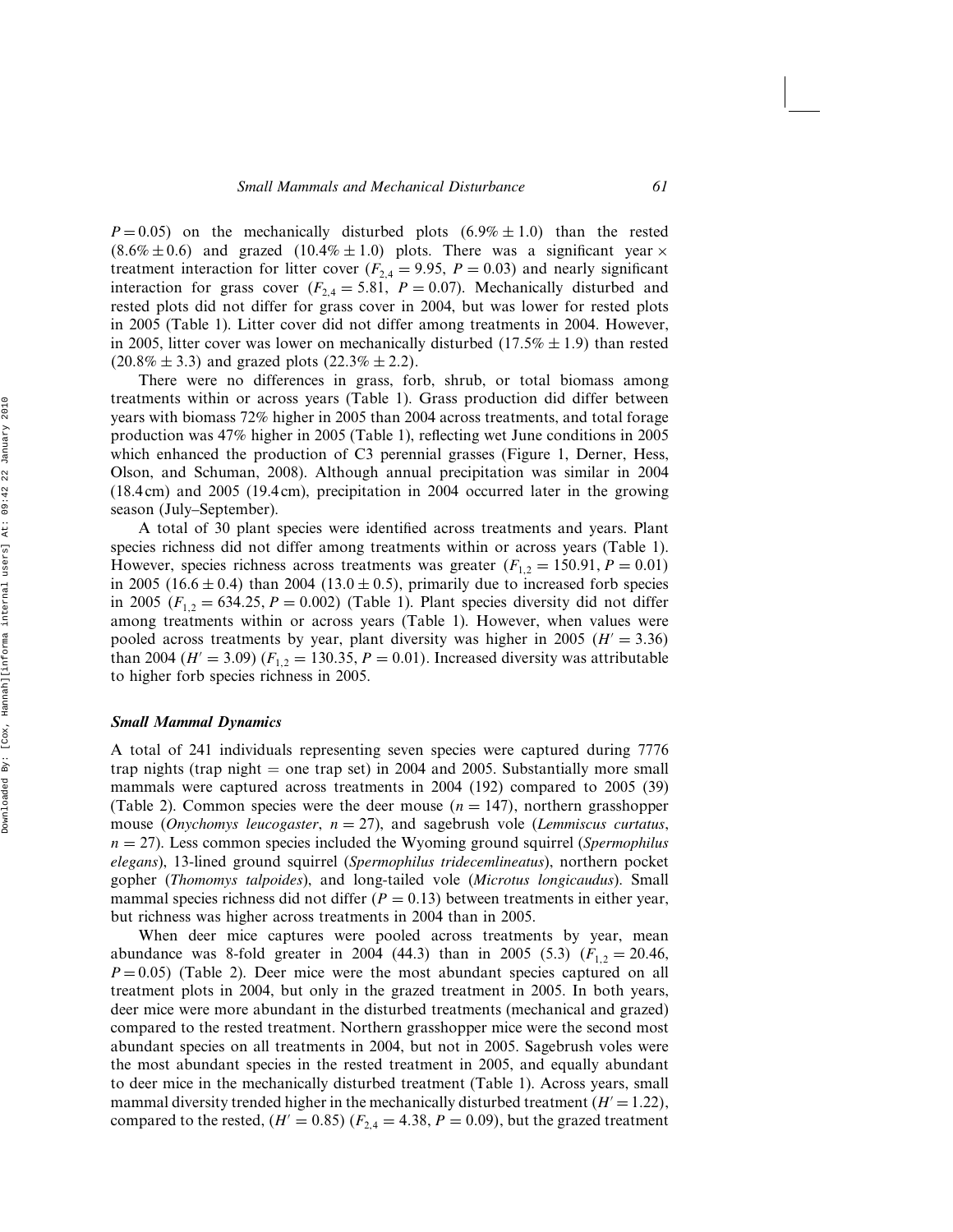| Table 1. Canopy cover, species richness, diversity, and above-ground biomass by plant functional groups for mechanical, rested, and<br>grazed plots on a Wyoming big sagebrush grassland 40 km northeast of Laramie, WY |                             |                          |                                                                 |                            |                                    |                                                       |                                     |                                          |                                                             |
|-------------------------------------------------------------------------------------------------------------------------------------------------------------------------------------------------------------------------|-----------------------------|--------------------------|-----------------------------------------------------------------|----------------------------|------------------------------------|-------------------------------------------------------|-------------------------------------|------------------------------------------|-------------------------------------------------------------|
|                                                                                                                                                                                                                         |                             | Mechanical               |                                                                 |                            | Rested                             |                                                       |                                     | Grazed                                   |                                                             |
| Attribute                                                                                                                                                                                                               | 2004                        | 2005                     | Mean                                                            | 2004                       | 2005                               | Mean                                                  | 2004                                | 2005                                     | Mean                                                        |
| Canopy cover (%)                                                                                                                                                                                                        |                             |                          |                                                                 |                            |                                    |                                                       |                                     |                                          |                                                             |
| Grasses                                                                                                                                                                                                                 |                             |                          |                                                                 |                            |                                    |                                                       |                                     |                                          |                                                             |
| Forbs                                                                                                                                                                                                                   |                             |                          |                                                                 |                            |                                    |                                                       |                                     |                                          |                                                             |
| Shrubs                                                                                                                                                                                                                  | $14.3$<br>$14.7$<br>$29.2$  | $7.5$<br>$7.5$<br>$4.6$  |                                                                 | $14.2$<br>$4 \frac{13}{5}$ | $20.4$<br>$6.7$<br>$6.3$<br>$41.8$ | $17.4$ (1.9)<br>5.3 (0.8)<br>14.4 (0.8)<br>36.7 (3.0) | $16.1$<br>$4.1$<br>$16.3$<br>$36.5$ | $23.4$<br>6.4<br>18                      |                                                             |
| Total                                                                                                                                                                                                                   |                             |                          | $18.6$ $(2.7)^1$<br>5.9 $(0.8)$<br>12.3 $(1.7)$<br>36.9 $(4.5)$ |                            |                                    | (3.0)                                                 |                                     | 47.8                                     | 19.9 $(2.3)$<br>5.3 $(0.6)$<br>17.1 $(1.1)$<br>42.2 $(3.2)$ |
| Species richness                                                                                                                                                                                                        |                             |                          |                                                                 |                            |                                    |                                                       |                                     |                                          |                                                             |
| Grasses                                                                                                                                                                                                                 |                             |                          |                                                                 |                            |                                    |                                                       |                                     |                                          |                                                             |
| Forbs                                                                                                                                                                                                                   |                             | $5.7$<br>$8.1$<br>$16.9$ |                                                                 | $4.7$<br>5.1<br>12.8       | $\frac{4.9}{8.3}$ $\frac{3}{16.2}$ |                                                       |                                     | 5.3<br>$\frac{3}{8}$ 3<br>$\frac{5}{16}$ |                                                             |
| Shrubs                                                                                                                                                                                                                  |                             |                          |                                                                 |                            |                                    |                                                       |                                     |                                          |                                                             |
| Total                                                                                                                                                                                                                   | 5.9<br>5.9<br>$\frac{3}{4}$ |                          |                                                                 |                            |                                    |                                                       |                                     |                                          |                                                             |
| Diversity index                                                                                                                                                                                                         | 3.2                         | 3.39                     | 3.31(0.1)                                                       | $\mathfrak{g}$             | 3.33                               | 3.17(0.1)                                             | $\mathfrak{g}$                      | 3.34                                     | 3.18 (0.1)                                                  |
| Biomass production $(kg \cdot ha^{-1})$                                                                                                                                                                                 |                             |                          |                                                                 |                            |                                    |                                                       |                                     |                                          |                                                             |
| Grasses                                                                                                                                                                                                                 |                             |                          | 500 (54.6)                                                      |                            |                                    | 419 (56)                                              |                                     |                                          | 424 (69.6)                                                  |
| Forbs                                                                                                                                                                                                                   |                             | 31.8                     | 87 (16.0)                                                       |                            |                                    | $67(6.8)$<br>$302(31.9)$                              |                                     |                                          |                                                             |
| Shrubs                                                                                                                                                                                                                  | 562<br>2836<br>285          |                          | 347 (59)                                                        | 22<br>22<br>22             | 533<br>74<br>523<br>930            |                                                       | 287<br>57<br>587                    | 562<br>757<br>935                        | 65 (6.1)<br>302 (28.4)<br>791 (95.1)                        |
| Total                                                                                                                                                                                                                   |                             | 07                       | 931 (94)                                                        |                            |                                    | 788 (76.1)                                            |                                     |                                          | (95.1)                                                      |
|                                                                                                                                                                                                                         |                             |                          |                                                                 |                            |                                    |                                                       |                                     |                                          |                                                             |

1Standard error of mean. 1Standard error of mean.

Downloaded By: [Cox, Hannah][informa internal users] At: 09:42 22 January 2010 Downloaded By: [Cox, Hannah][informa internal users] At: 09:42 22 January 2010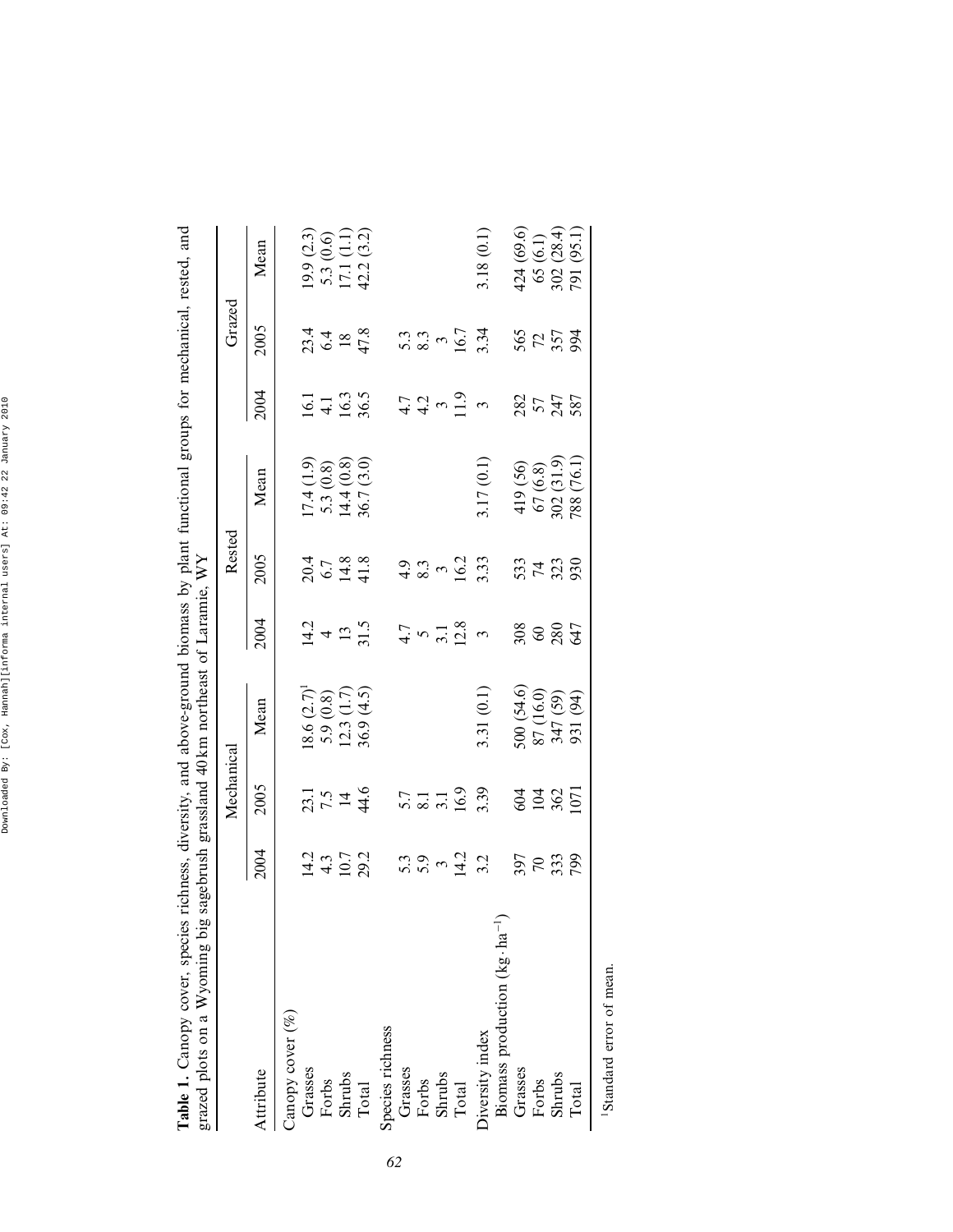

**Figure 1.** Actual (bars) and long-term mean (30-year, solid line) monthly precipitation amounts (from Derner et al., 2008).

|                        | Abundance                   |                | Diversity        |                   | Richness      |      |  |
|------------------------|-----------------------------|----------------|------------------|-------------------|---------------|------|--|
| <b>Species</b>         | 2004                        | 2005           | 2004             | 2005              | 2004          | 2005 |  |
|                        |                             |                | Mechanical       |                   |               |      |  |
| Peromyscus maniculatus | 42 $(3.0)^1$ a <sup>*</sup> | 6              |                  |                   |               |      |  |
| Lemmiscus curtatus     | 5(0.5)                      | 6              |                  |                   |               |      |  |
| Onychomys leucogaster  | $10(1.3)^*$                 | 2              |                  |                   |               |      |  |
| Other species          | $13*$                       |                |                  |                   |               |      |  |
| Total                  | $70*$                       | 15             | $1.33(0.26)^{*}$ | 1.11 <sub>b</sub> | 4.3 $(0.7)^*$ | 2.3  |  |
|                        |                             | Rested         |                  |                   |               |      |  |
| Peromyscus maniculatus | 36(2.9)a                    | 2              |                  |                   |               |      |  |
| Lemmiscus curtatus     | 6(0.6)                      | 7              |                  |                   |               |      |  |
| Onychomys leucogaster  | 8(0.8)                      | $\Omega$       |                  |                   |               |      |  |
| Other species          | 7                           | 1              |                  |                   |               |      |  |
| Total                  | 57                          | 10             | $1.20~(0.33)^*$  | 0.50a             | 3.3 $(0.6)^*$ | 1.7  |  |
|                        |                             |                | Grazed           |                   |               |      |  |
| Peromyscus maniculatus | 55 $(3.7)b$                 | 8              |                  |                   |               |      |  |
| Lemmiscus curtatus     | 1(0.2)                      | 2              |                  |                   |               |      |  |
| Onychomys leucogaster  | 5(0.5)                      | $\overline{2}$ |                  |                   |               |      |  |
| Other species          | 14                          | $\mathfrak{D}$ |                  |                   |               |      |  |
| Total                  | 75                          | 14             | 1.08(0.30)       | 1.07 <sub>b</sub> | $3.7(0.5)^*$  | 2.7  |  |

**Table 2.** Small mammal species, abundance, diversity, and richness for mechanical, rested, and grazed plots on a Wyoming big sagebrush grassland 40 km northeast of Laramie, WY

<sup>1</sup>Standard error of mean.

Different letters within a column for each species indicates a significant ( $P \le 0.05$ ) difference among treatments. Asterisks indicate significant  $(P < 0.05)$  differences between years.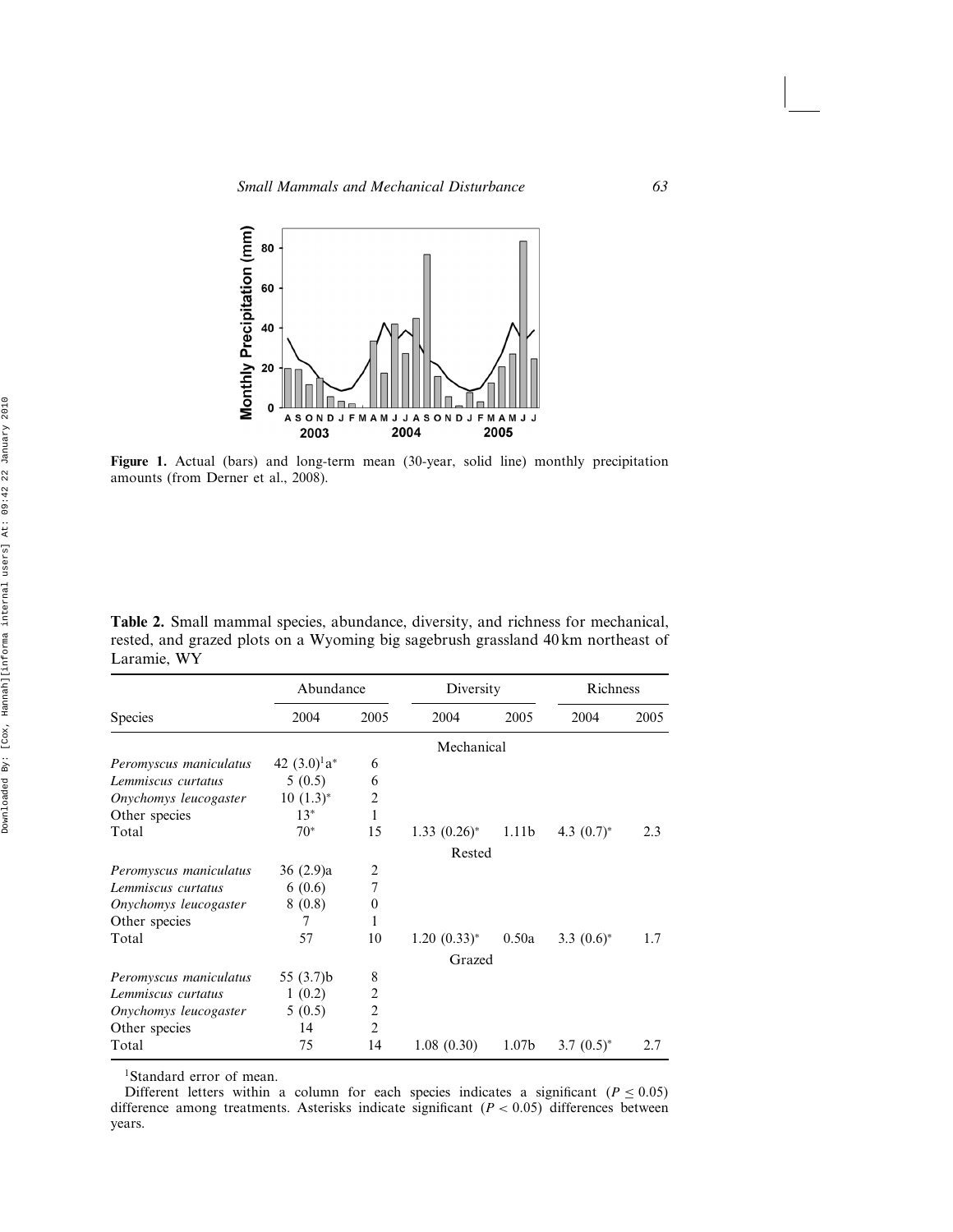was not significantly different from the others (Table 2). Small mammal communities displayed higher species similarity between treatment plots in 2004 compared to 2005 (data not shown). Higher species dissimilarity between plots in 2005 was related to shifts in abundance of deer mice and sagebrush voles (Table 2).

## **Discussion**

The initial mechanical disturbance associated with interseeding, which affected 10.5% of the ground surface area, had little impact on plant community dynamics (species richness, canopy cover, production, diversity) or small mammal populations (species richness, abundance) measured 2 years following the disturbance year (2003). Stable or increased plant and small mammal community diversity on mechanically disturbed plots, compared to rested or grazed plots, suggests that disturbance from interseeding is not impacting short-term biodiversity in this semiarid ecosystem. If the degree of disturbance was greater or the time since disturbance longer (Parmenter et al., 1985), responses of plant and small mammal community attributes may differ from our observed results.

Vegetation production differences between study years parallel those observed on an adjacent study site (Derner et al., 2008). Production is more responsive to differences in spring precipitation amounts compared to basal or foliar cover attributes, and production of cool-season perennial grasses, including western wheatgrass, demonstrated the greatest response to increased spring precipitation (Derner et al., 2008). Lack of differences in vegetation production among the disturbance treatments in this study, but similar responsiveness associated with precipitation differences between years, indicate that precipitation is the primary factor influencing vegetation responses in this ecosystem. In western North Dakota, total forage production was not influenced by disturbance associated with interseeding (Nyren, Goetz, and Williams, 1978), but interseeding increased existing native cool season grasses in eastern Montana (Houston and Adams, 1971; Wight and White, 1974) mainly due to greater western wheatgrass production due to enhanced rhizome production following mechanical disturbance (Rauzi, 1975).

All trapped small mammals in this study, except for the northern grasshopper mouse and the 13-lined ground squirrel, depend on small seeds and fine-stemmed grasses as their primary food source. Northern grasshopper mice are considered carnivorous, although seeds and grasses are commonly consumed (Clark and Stromberg, 1987). Both northern grasshopper mice and deer mice capture decreased across all treatments in 2005. Differences in species capture rates between years are likely due to contrasting above-ground biomass in 2004 and 2005 related to varying climatic conditions (Snyder and Best, 1988). Lower spring precipitation in 2004 associated with high June temperatures resulted in decreased plant biomass production (Table 1), thereby reducing available herbaceous forage and seed production. With reduced food sources, small mammals were likely more susceptible to trap bait in 2004 (Kurz, 1995). Likewise, greater plant biomass in 2005, with likely higher seed production, probably contributed to lower capture rates (Kurz, 1995). Additionally, limited food supply in 1 year can cause lower small mammal reproductive activity and fecundity rates the succeeding year (Taitt, 1981; Stapp, 1997).

Higher abundance of deer mice in the disturbed treatments was not surprising given demonstrated preferences for disturbed habitat (Forde, 1983). Deer mice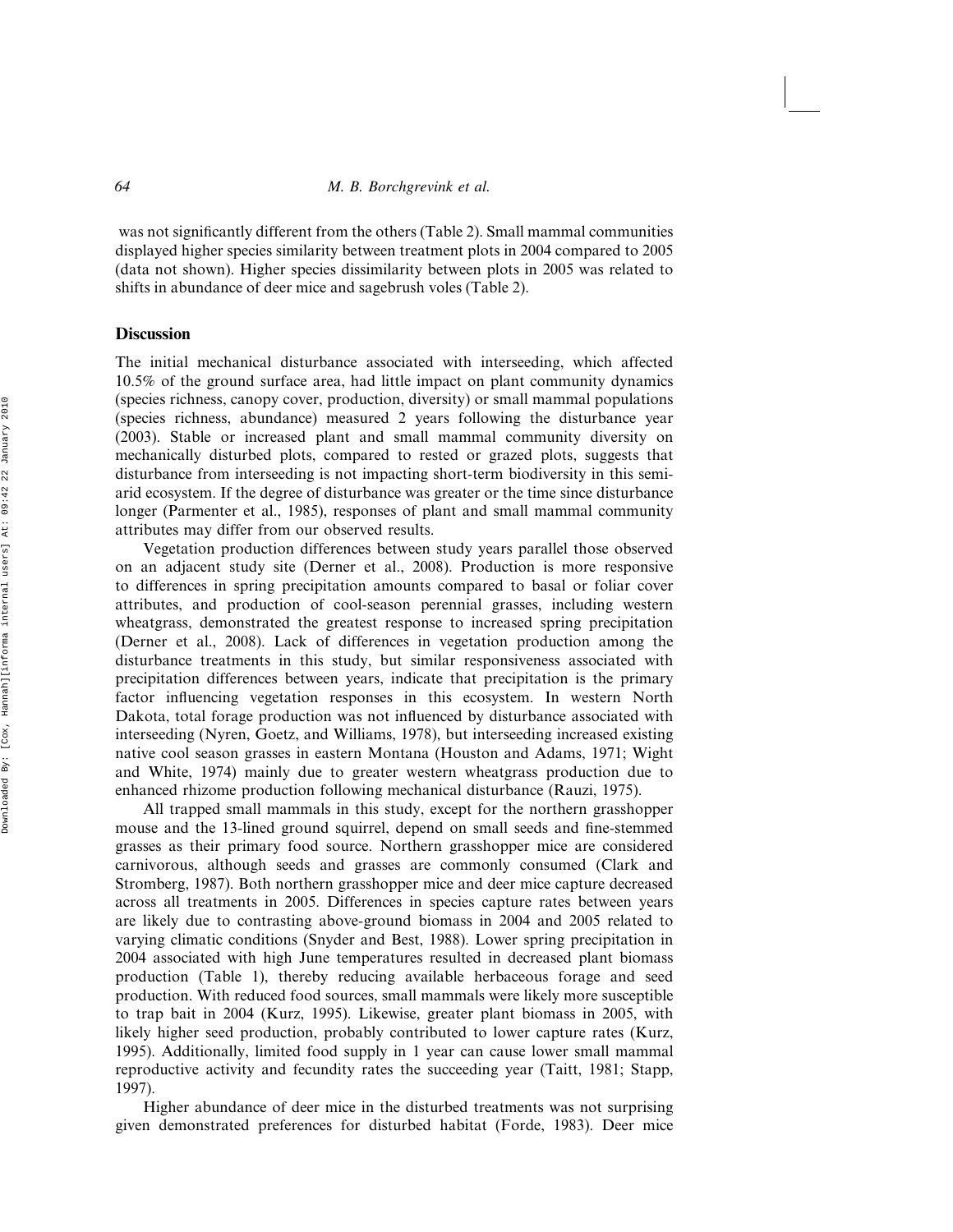are reported to reach peak abundance on disturbed areas within 1–3 years after disturbance (Tevis, 1956; Quinn, 1979; Forde, 1983; Kaufman, Finck, and Kaufman, 1990). Likewise, a high abundance of northern grasshopper mice is consistent with a preference for disturbed silty or sandy soils for burrowing and grooming activities (Clark and Stromberg, 1987). The mechanical disturbance associated with interseeding may also have attracted more small mammal species, thereby increasing species richness. Robertson and Pearse (1945) found that mechanical disturbance stimulated growth and seed production of big sagebrush which enhances small mammal habitat.

Differences in annual plant biomass production influenced deer mice captures, despite their ability as opportunistic feeders to alter diet in response to food availability (Parmenter and MacMahon, 1983; Clark and Stromberg, 1987). In north-central Colorado, high June temperatures and low precipitation reduced seed and arthropod production, leading to decreased deer mice populations the following year (Stapp, 1997). In another big sagebrush rangeland, deer mice captures also varied due to yearly precipitation differences and corresponding graminoid growth and seed production (Ayers, Anderson, and Lindzey, 2000).

Reseeding in Wyoming big sagebrush-dominated rangelands traditionally results in complete removal of existing big sagebrush and other rangeland vegetation during seedbed preparation (McArthur et al., 1987). Here, we demonstrate that interseeding, an alternative to reseeding where mechanical disturbance only affects 10.5% of the soil surface, preserves vegetation production, diversity, and composition, along with original small mammal population attributes. This is important for maintaining ecosystem function and health (Schulze and Mooney, 1994). Our findings suggest that land managers can comfortably utilize limited mechanical disturbance to enhance big sagebrush grassland areas while maintaining ecosystem function and health.

#### **Acknowledgment**

Mention of a proprietary product does not constitute a guarantee or warranty of the product by the USDA, ARS, the University of Wyoming, or the authors and does not imply the approval to the exclusion of other products that might also be suitable.

## **References**

- Anderson, D. R., K. P. Burnham, and J. L. Laake. 1983. Density estimation of smallmammal populations using a trapping web and distance sampling methods. *Ecology* 64:674–680.
- Ayers, L., S. Anderson, and F. Lindzey. 2000. Wildlife use of upland sagebrush habitats on the Grizzly Wildlife Habitat Management Area in southcentral Wyoming. Unpublished report, Wyoming Cooperative Fish and Wildlife Research Unit, University of Wyoming.
- Buckland, S. T., D. R. Anderson, K. P. Burnham, and J. L. Laake. 1993. *Distance sampling: estimating abundance of biological populations*. Chapman and Hall, London, UK.
- Clark, T. W., and M. R. Stromberg. 1987. *Mammals in Wyoming*. University Press of Kansas, Lawrence, KS.
- Curtis, J. T., and R. P. McIntosh. 1951. An upland forest continuum in the prairie-forest border region of Wisconsin. *Ecology* 32:43–64.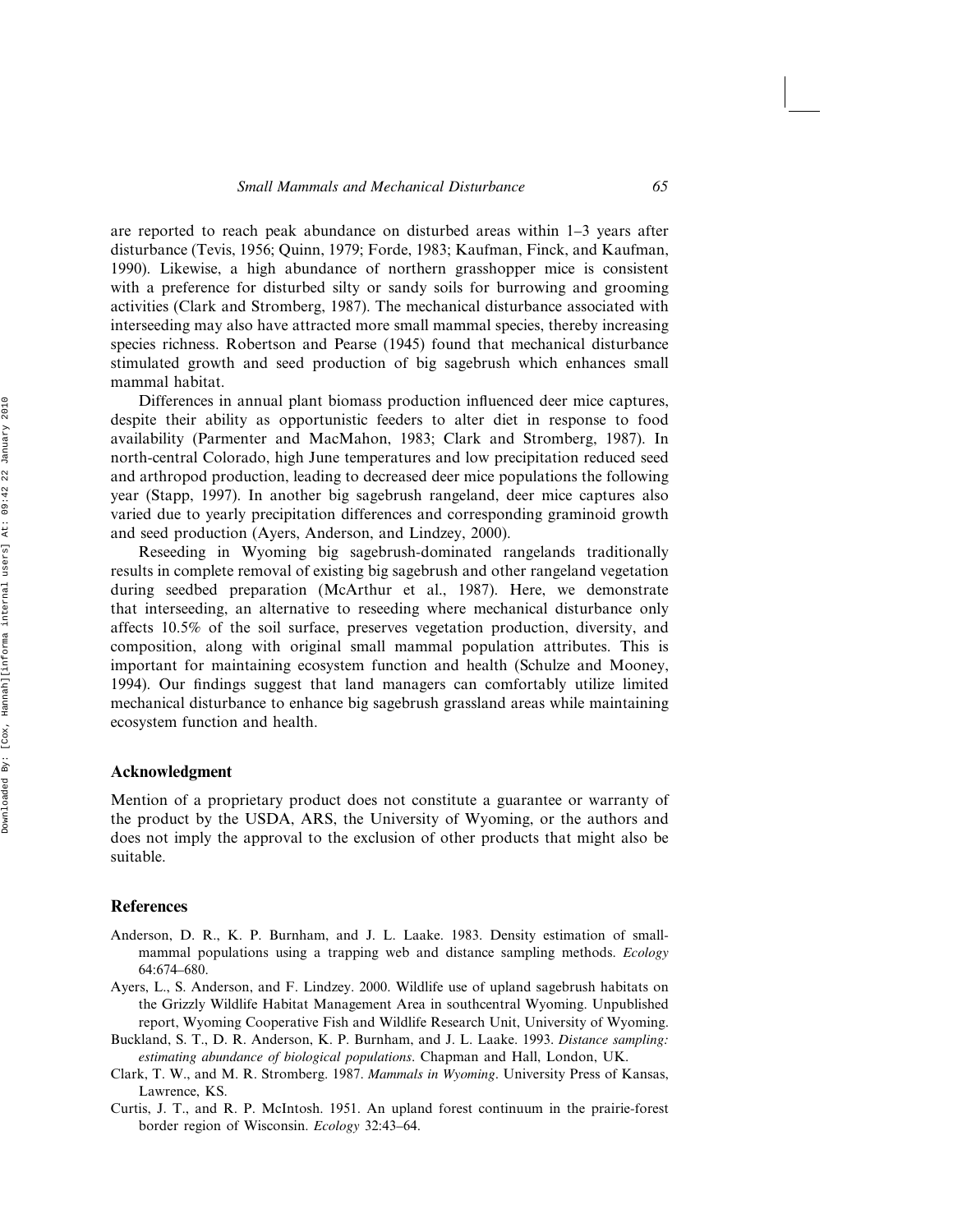- Daubenmire, R. F. 1959. A canopy coverage method of vegetational analysis. *Northwest Science* 33:43–64.
- Derner, J. D., B. W. Hess, R. A. Olson, and G. E. Schuman. 2008. Functional group and species responses to precipitation in three semi-arid rangeland ecosystems. *Arid Land Research and Management* 22:81–92.
- Dorn, R. D. 2001. *Vascular plants of Wyoming*, 3rd ed. Mountain West Publishing, Cheyenne, WY.
- Els, L. M., and G. I. H. Kerley. 1996. Biotic and abiotic correlates of a small mammal community in the Groendal Wilderness Area, Eastern Cape, South Africa. *Koedoe* 39:121–130.
- Forde, J. D. 1983. The effect of fire on bird and small mammal communities in the grasslands of Wind Cave National Park. MS thesis, Michigan Technical University, Houghton, MI.
- Germano, D. J., and D. N. Lawhead. 1986. Species diversity and habitat complexity: Does vegetation organize vertebrate communities in the Great Basin. *Great Basin Ecology* 46:711–720.
- Hoshmand, A. R. 1994. *Experimental research design and analysis: A practical approach for agriculture and natural sciences*. CRC Press Inc, Boca Raton, FL.
- Houston, W. J., and R. E. Adams. 1971. Interseeding for range improvement in the northern Great Plains. *Journal of Range Management* 24:457–461.
- Johnson, K. H., R. A. Olson, and T. D. Whitson. 1996. Composition and diversity of plant and small mammal communities in tebuthiuron-treated sagebrush (*Artemisia tridentata*). *Weed Technology* 10:404–416.
- Kaufman, D. W., E. J. Finck, and G. A. Kaufman. 1990. Small mammals and grassland fires, pp. 46–80, in S. L. Collins and L. L. Wallace, eds., *Fire in North American tallgrass prairies*. University of Oklahoma Press, Norman, OK.
- Kerley, G. I. H. 1992. Ecological correlates of small mammal community structure in the semi-arid Karoo, South Africa. *Journal of Zoology* 227:17–27.
- Koehler, D. K., and S. H. Anderson. 1991. Habitat use and food selection of small mammals near a sagebrush/crested wheatgrass interface in southeastern Idaho. *Great Basin Naturalist* 51:249–255.
- Krebs, C. J. 1999. *Ecological methodology*, 2nd ed. Harper and Row, New York, NY.
- Kurz, G. L. 1995. Ecological implications of Russian knapweed (*Centaurea repens* L.) infestation: Small mammal and habitat associations. MS thesis, Department of Rangeland Ecology and Watershed Management, University of Wyoming, Laramie, WY.
- Lovell, D. C., J. R. Choate, and S. J. Bissell. 1985. Succession of mammals in a disturbed area of the Great Plains. *Southwestern Naturalist* 30:335–342.
- McArthur, E. D., S. B. Monsen, and B. L. Welch. 1987. Shrubs and forbs for revegetation plantings in the sagebrush ecosystem, pp. 28–39, in J. A. Onsager, ed., *Integrated pest management on rangeland-state of the art in the sagebrush ecosystem*. USDA Agricultural Research Service ARS-50, Springfield, VA.
- Nyren, P. E., H. Goetz, and D. Williams. 1978. Interseeding of native mixed prairie in the Great Plains, pp. 636–638, in: D. N. Hyder, ed., *Proc. 1st International Rangeland Congress*, 14–16 August, Society for Range Management. Denver, CO.
- Olson, R. A., J. Hansen, T. D. Whitson, and K. H. Johnson. 1994. Tebuthiurion to enhance rangeland diversity. *Rangelands* 16:197–201.
- Olson, R. A., and M. J. Brewer. 2003. Small mammal populations occurring in a diversified winter wheat cropping system. *Agriculture, Ecosystems and Environment* 95:311–319.
- Olson, R. A., and T. D. Whitson. 1996. Improving wildlife habitat quality on sagebrush rangelands with SPIKE 20P herbicide. *Down To Earth* 51:7–13.
- Parmenter, R. R., and J. A. MacMahon. 1983. Factors determining the abundance and distribution of rodents in a shrub-steppe ecosystem: The role of shrubs. *Oecologia* 59:145–156.